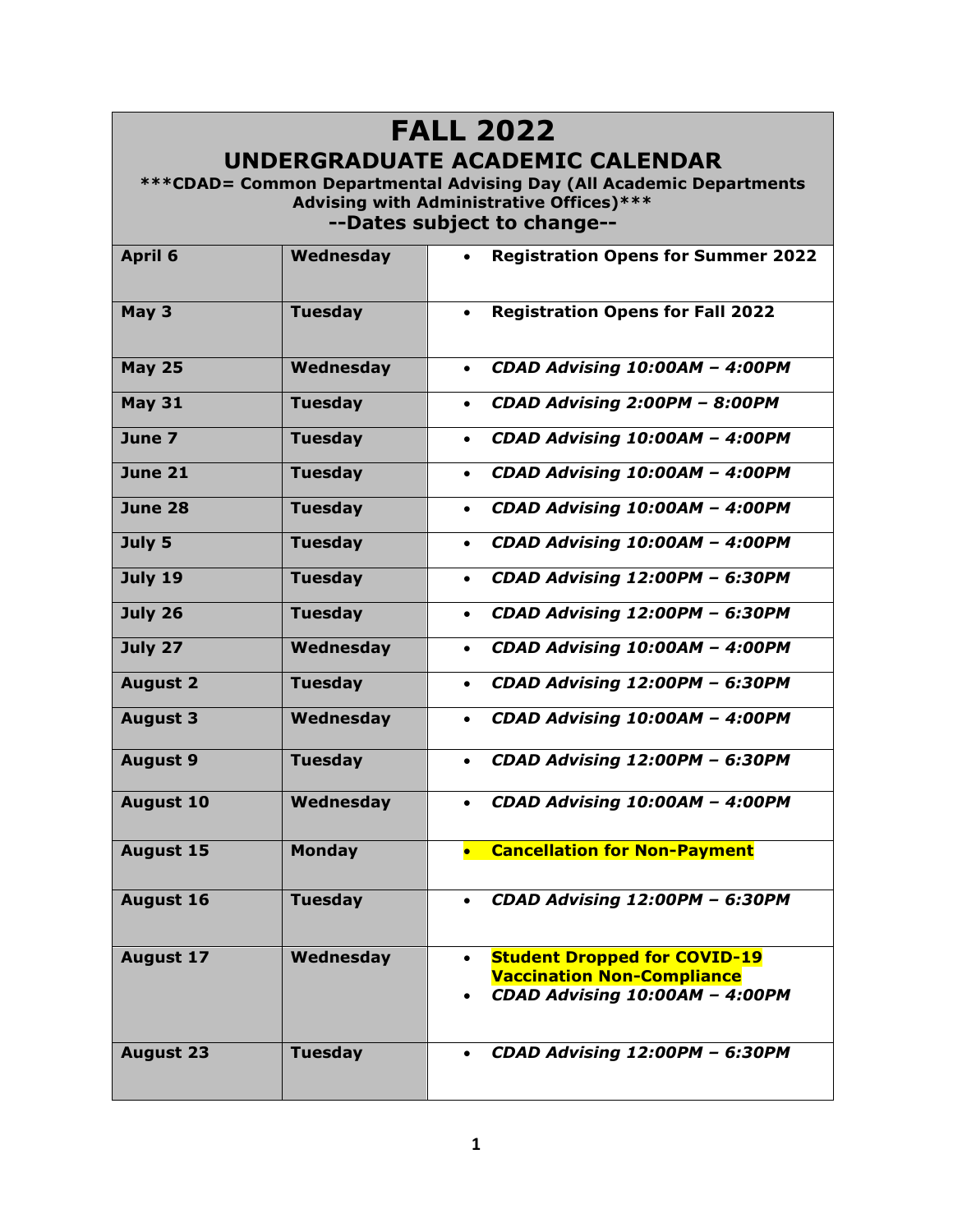| <b>August 24</b>    | Wednesday                 | <b>Student Dropped for COVID-19</b><br>$\bullet$<br><b>Vaccination Non-Compliance</b><br>Last day to drop with 100% tuition<br>$\bullet$<br>refund<br>ePermit closes<br>CDAD Advising 10:00AM - 4:00PM<br>$\bullet$                                                                                                                                                             |
|---------------------|---------------------------|---------------------------------------------------------------------------------------------------------------------------------------------------------------------------------------------------------------------------------------------------------------------------------------------------------------------------------------------------------------------------------|
| <b>August 25</b>    | <b>Thursday</b>           | <b>Fall 2022 Classes Begin</b><br>$\bullet$                                                                                                                                                                                                                                                                                                                                     |
| August 25 - 31      | Thursday -<br>Wednesday   | Late registration for Fall 2022<br>$\bullet$                                                                                                                                                                                                                                                                                                                                    |
| <b>August 31</b>    | Wednesday                 | <b>Student Dropped for COVID-19</b><br>$\bullet$<br><b>Vaccination Non-Compliance</b><br>Last day to add a course<br>Last day to drop with 75% tuition<br>refund.<br>Last day to drop without a grade of<br>"WD"                                                                                                                                                                |
| September 1         | <b>Thursday</b>           | <b>Course Withdrawal Drop (WD) period</b><br>$\bullet$<br>begins. A grade of "WD" is assigned<br>to students who officially drop a<br>class.<br><b>Verification of Enrollment Rosters</b><br>available on CUNYfirst                                                                                                                                                             |
| September 1 -<br>14 | Thursday -<br>Wednesday   | Withdrawal Drop (WD) period. A<br>$\bullet$<br>grade of "WD" is assigned to<br>students who officially drop a class                                                                                                                                                                                                                                                             |
| September $2 - 5$   | Friday -<br><b>Monday</b> | No classes scheduled<br>$\bullet$                                                                                                                                                                                                                                                                                                                                               |
| <b>September 5</b>  | <b>Monday</b>             | <b>Labor Day</b><br>$\bullet$<br><b>College closed - NO CLASSES</b><br>$\bullet$                                                                                                                                                                                                                                                                                                |
| <b>September 7</b>  | Wednesday                 | Last day to drop with 50% tuition<br>$\bullet$<br>refund                                                                                                                                                                                                                                                                                                                        |
| September 14        | Wednesday                 | <b>Census date</b><br>$\bullet$<br>Last day to drop with 25% tuition<br>$\bullet$<br>refund<br><b>Course Withdrawal Drop (WD) period</b><br>$\bullet$<br>ends. Last day to drop without the<br>grade of "W".<br>Deadline to declare a major for<br>$\bullet$<br>current term<br><b>Deadline for faculty to submit</b><br>$\bullet$<br><b>Verification of Enrollment Rosters</b> |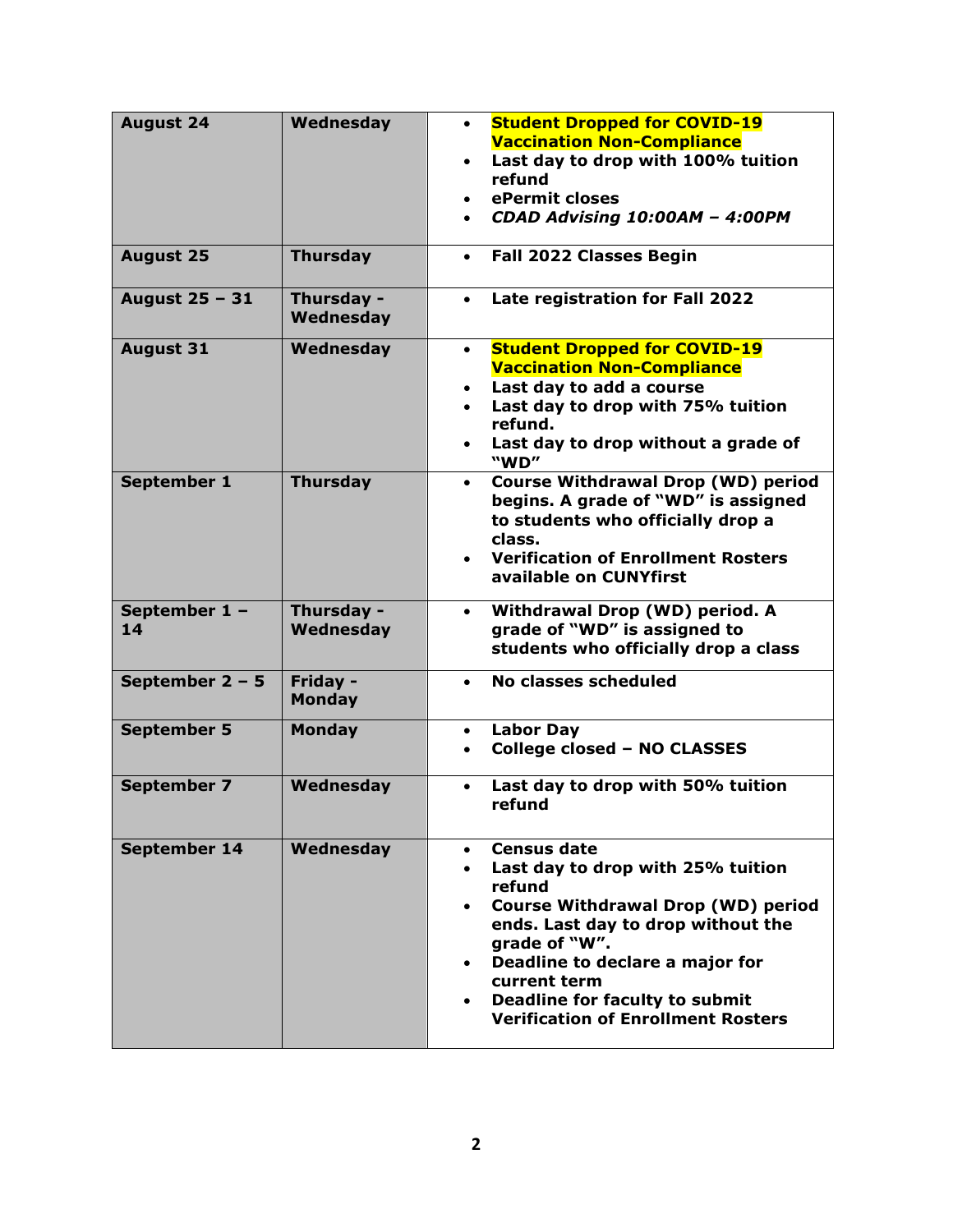| September 15                         | <b>Thursday</b>                   | <b>Course Withdrawal period begins. A</b><br>grade of "W" is assigned to students<br>who officially drop a class.                                                  |
|--------------------------------------|-----------------------------------|--------------------------------------------------------------------------------------------------------------------------------------------------------------------|
| September 15 -<br><b>December 14</b> | Thursday -<br>Wednesday           | Withdrawal period. A grade of "W" is<br>$\bullet$<br>assigned to students who officially<br>drop a class.                                                          |
| September 19                         | <b>Monday</b>                     | <b>Graduation Application for the FALL</b><br>$\bullet$<br>2022 class begins                                                                                       |
| September 19 -<br><b>October 19</b>  | Monday -<br>Wednesday             | <b>Graduation Application for the FALL</b><br>$\bullet$<br>2022 class                                                                                              |
| September 26 -<br>27                 | <b>Monday -</b><br><b>Tuesday</b> | No classes scheduled<br>$\bullet$                                                                                                                                  |
| <b>September 29</b>                  | <b>Thursday</b>                   | <b>Classes follow a Monday schedule</b><br>$\bullet$                                                                                                               |
| October $4 - 5$                      | Tuesday -<br>Wednesday            | No classes scheduled                                                                                                                                               |
| <b>October 10</b>                    | <b>Monday</b>                     | <b>Columbus Day</b><br>$\bullet$<br><b>College closed- NO CLASSES</b><br>$\bullet$                                                                                 |
| <b>October 19</b>                    | Wednesday                         | <b>Deadline to submit Graduation</b><br>$\bullet$<br><b>Application for the FALL 2022 class</b>                                                                    |
| November 24 -<br>27                  | Thursday -<br><b>Sunday</b>       | <b>Thanksgiving Holiday</b><br>$\bullet$<br><b>College closed - NO CLASSES</b><br>$\bullet$                                                                        |
| December 11                          | <b>Sunday</b>                     | Last days of instruction for Weekend<br>$\bullet$<br>classes for Fall 2022                                                                                         |
| <b>December 13</b>                   | <b>Tuesday</b>                    | Last day of instruction for Weekday<br>$\bullet$<br>classes for Fall 2022                                                                                          |
| December 14                          | Wednesday                         | <b>Reading Day</b><br>$\bullet$<br>Deadline to withdraw with a grade of<br>"W"<br><b>Deadline to complete INC Grades</b><br>$\bullet$<br>from the Spring 2022 term |
| December 15 -<br>21                  | Thursday $-$<br>Wednesday         | <b>Final Examinations</b><br>$\bullet$<br><b>Grade Rosters Open</b><br>$\bullet$                                                                                   |
| <b>December 21</b>                   | Wednesday                         | <b>End of Fall Term</b><br>$\bullet$                                                                                                                               |
| December 24 -<br>26                  | Saturday -<br><b>Monday</b>       | <b>College closed</b><br>$\bullet$                                                                                                                                 |
| <b>December 27</b>                   | <b>Tuesday</b>                    | All Grade Rosters are due                                                                                                                                          |